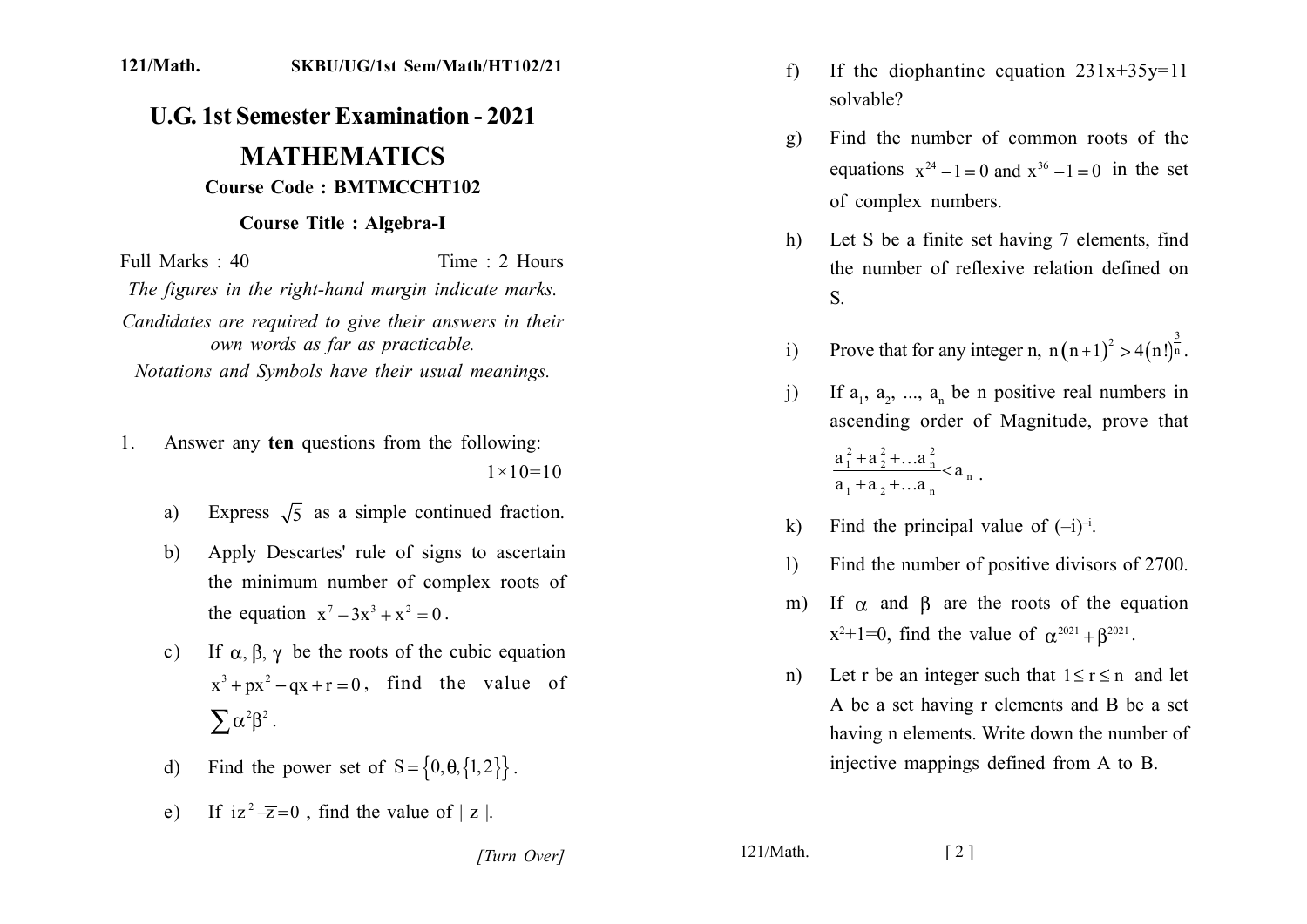- Find the number of special roots of the  $\Omega$  $x^{64} - 1 = 0$ .
- Answer any five questions:  $2 \times 5 = 10$  $2<sub>1</sub>$ 
	- Give an example of a relation on a set which a) is reflexive and transitive, but not symmetric.
	- $b)$ If a, b, c be positive real numbers, prove that  $\frac{a}{b} + \frac{b}{c} + \frac{c}{c} \ge 3$ .
	- If n be an odd positive integer, prove that  $c)$  $\phi(2n) = \phi(n)$ .
	- d) If  $z_1$ ,  $z_2$  and  $z_3$  are complex numbers such that  $|z_1| = |z_2| = |z_3| = \left| \frac{1}{z_1} + \frac{1}{z_2} + \frac{1}{z_3} \right| = 1$ , find the value of  $|z_1 + z_2 + z_3|$ .
	- Let A and B be two finite sets with  $e)$  $|A| = 5$ ,  $|B| = 3$ , find the number of surjections from A to B.
	- If 1,  $\alpha_1, \alpha_2, ..., \alpha_{n-1}$  are the roots of the  $f$ equation  $\alpha^{n}-1=0$ , find the value of  $(1-\alpha_1)(1-\alpha_2)...(1-\alpha_{n-1}).$
- Find the maximum value of  $(x+2)^5 (7-x)^4$ , g) when  $-2 < x < 7$ .
- If  $f : A \rightarrow B$  and  $g : B \rightarrow C$  be two mappings  $h$ ) such that gof :  $A \rightarrow C$  is surjective, prove that g is surjective.
- $3<sub>1</sub>$ Answer any two questions:  $5 \times 2 = 10$ 
	- Find the equation of the squared differences a) of the roots of the cubic  $x^3 + x^2 - x = 1$ . Hence show that two roots of this equations  $4 + 1$ are equal.
	- $b)$  $(i)$ Using principle of induction, prove that  $3^{2^n} - 1$  is divisible by  $2^{n+1}$  for all  $n \in \mathbb{N}$ .
		- Prove that the set of all positive divisors  $\overline{11}$ of 12 under divisible relation form a lattice.  $3+2=5$
	- State Descartes rule of sign.  $\mathbf{c})$  $\mathbf{i}$

defined  $\overline{11}$ Let  $f: S \rightarrow \mathbb{R}$ by

$$
f(x) = \frac{x}{1-|x|}, x \in S \quad \text{where}
$$
  

$$
S = \{x \in \mathbb{R} : -1 < x < 1\}.
$$

Show that f is a bijection and also determine  $f^{-1}$ .  $1+4=5$ 

 $\begin{bmatrix} 3 \end{bmatrix}$ 

 $121/Math$